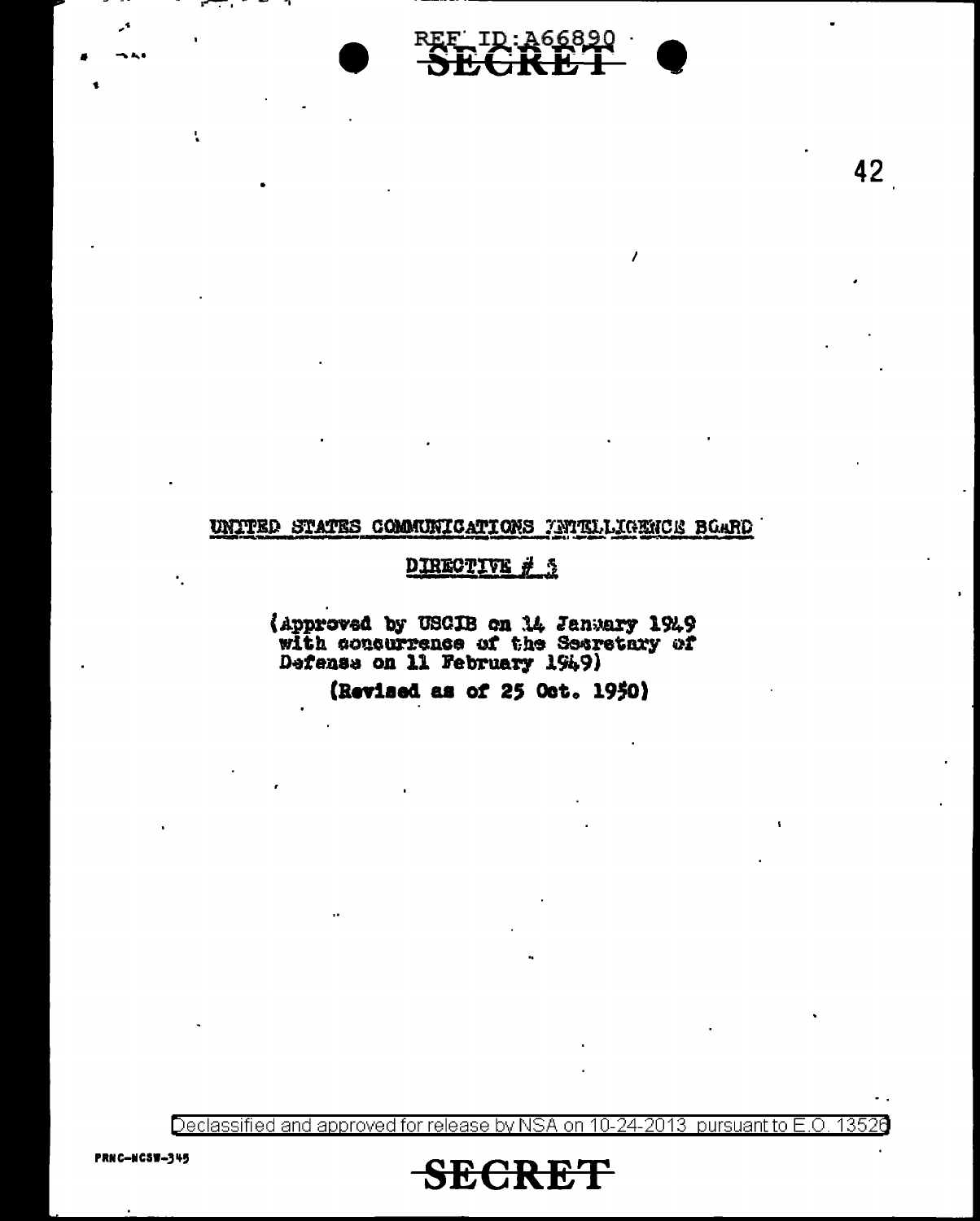## REE ID: A66890

#### UNITED STATES COMMUNICATIONS INTELLIGENCE BOARD

## DIRECTIVE NO. 5

## (Revised as of 25 Oct. 1950)

#### USOIB STANDARDS AND PROCEDURE

#### FOR CLEARANCE OF PERSONNEL FOR COMINT

1. The elements of the procedure for clearing a person for COMINT are, consecutively:

- (a) Determination of the "need to know".
- (b) Investigation, and evaluation in terms of USCIB clearance standards.
- (c) Approval for indoctrination.
- (d) Indoctrination (and "debriefing").

#### Determination of the "need to know".  $2<sub>e</sub>$

- (a) The "need to know" exists only where COMINT is essential to a person for the performance of his official duties. The number of persons cleared for COMINT will be held to an absolute minimum.
- (b) The responsibility for determining the "need to know" of persons within a USCIB member organization rests with that organization. The responsibility for determining<br>the "need to know" of other personnel of the Department of Defense rests with the Secretary of Defense. The responsibility for determining the "need to know" of civilians under contract and employees and representatives of commercial firms and civilian research institutions which are to engage in research, or the design, development, or manufacture of equipment, pertinent to COMINT production rests with the USCIB member organization directing the project, which shall act in full coordination with any other member organizations concerned with the project. The "need to know" of all other persons will be determined by USCIB.
- 3. USCIB investigation and clearance standards.
	- (a) USCIB standards for clearance of a person for COMINT are as follows:
		- (1) The person shall be of excellent character and discretion, and of unquestioned loyalty to the United States. There shall be no exception to<br>this requirement  $E$  of  $R$   $E$   $T$

PRNC-NCSW-345

 $\sim$   $\sim$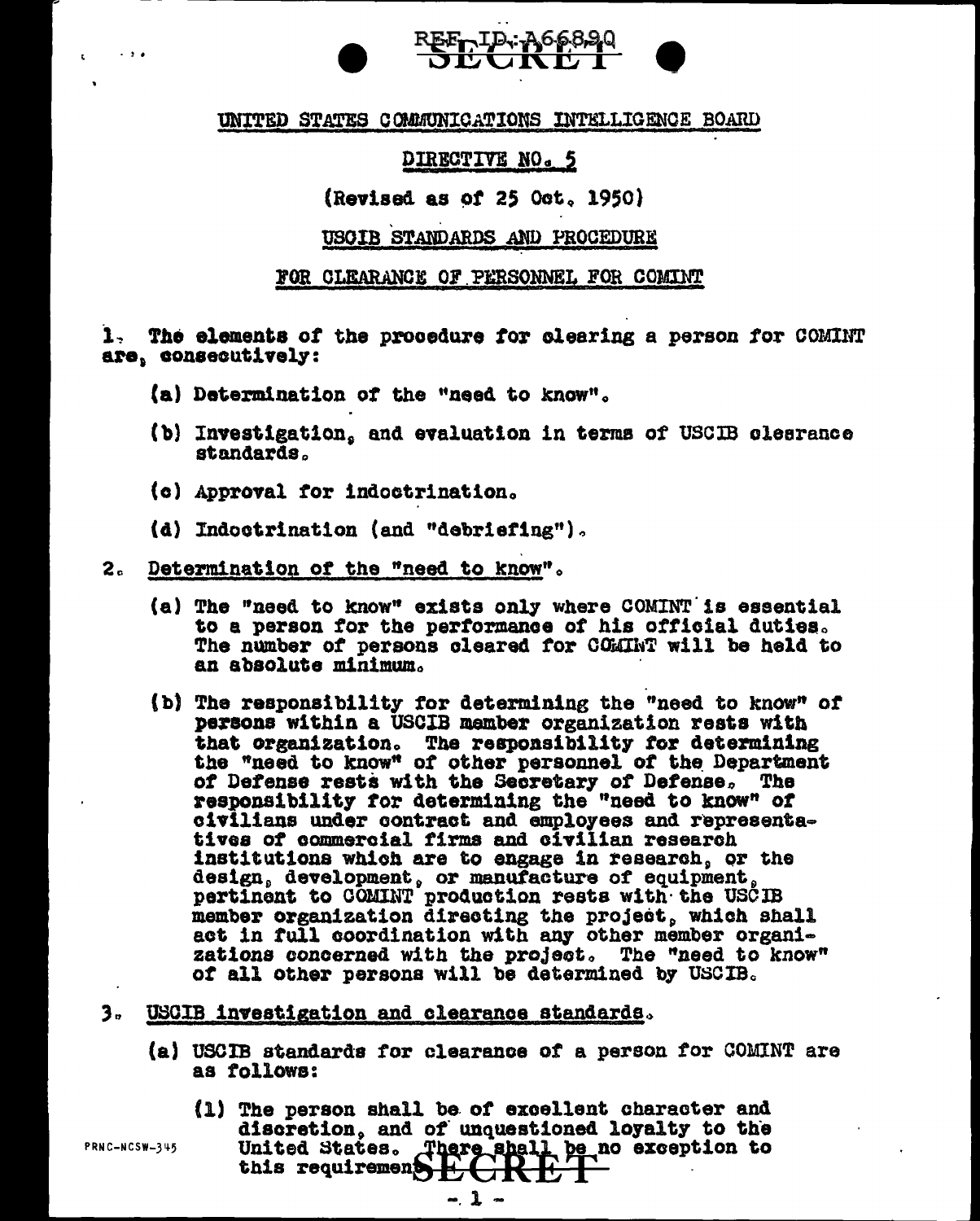USCIB STANDARDS AND PROCEDURE FOR CLEARANCE OF PERSONNEL FOR COMINT

' ID+ye089(

--------

- . . . . . On 15 September 1950, by USGIB decision, the (NOTE; provisions of this subparagraph were relaxed to grant a waiver in the case of Nationals of countries providing Armed Forces in Korea in support of the United Nations in order that they might be used solely as translators of intercepted North Korean plain text traffic. (Refer to  $\overline{USCIB: \lambda/38})$ )
	- (2) The person should be a native-born U.S. citizen. The members of his immediate family should be U.S. citizens.
	- (3) No member of the person's immediate family and no person to whom he may reasonably be supposed to be bound by ties of affection, kinship, or obligation should be of dubious loyalty to the United States.
	- (4) No member of the person's immediate family and no person to whom he may reasonably be supposed to be bound by ties of affection, kinship, or obligation should be a resident of a foreign country having basic or critical national interests opposed to those of the U.S.
	- (5) Exceptions to any of the foregoing requirements except the first may be made only in a case of compelling need after every reasonable assurance has been obtained that, in the circumstances, the security risk involved is negligible.
	- (b) To permit evaluation on the basis of the foregoing requirements, each person to be cleared for COMINT shall; prior to clearance, be required to furnish, under oath, a Personal History Statement (containing information essentially similar to that called for in the sample form attached hereto as Annex 1) and shall be subjected to a thorough investigation which shall include the following:
		- (1) Check of the date and place of birth of the individual.
		- (2) Check of the national files of the FBI and of such other investigative agencies as may be pertinent to the investigation.
		- $(3)$  Local agency checks in areas where the individual has resided to consist as a minimum in every case of a check of the files of the

**SECRET** 

PRNC-NCSW-345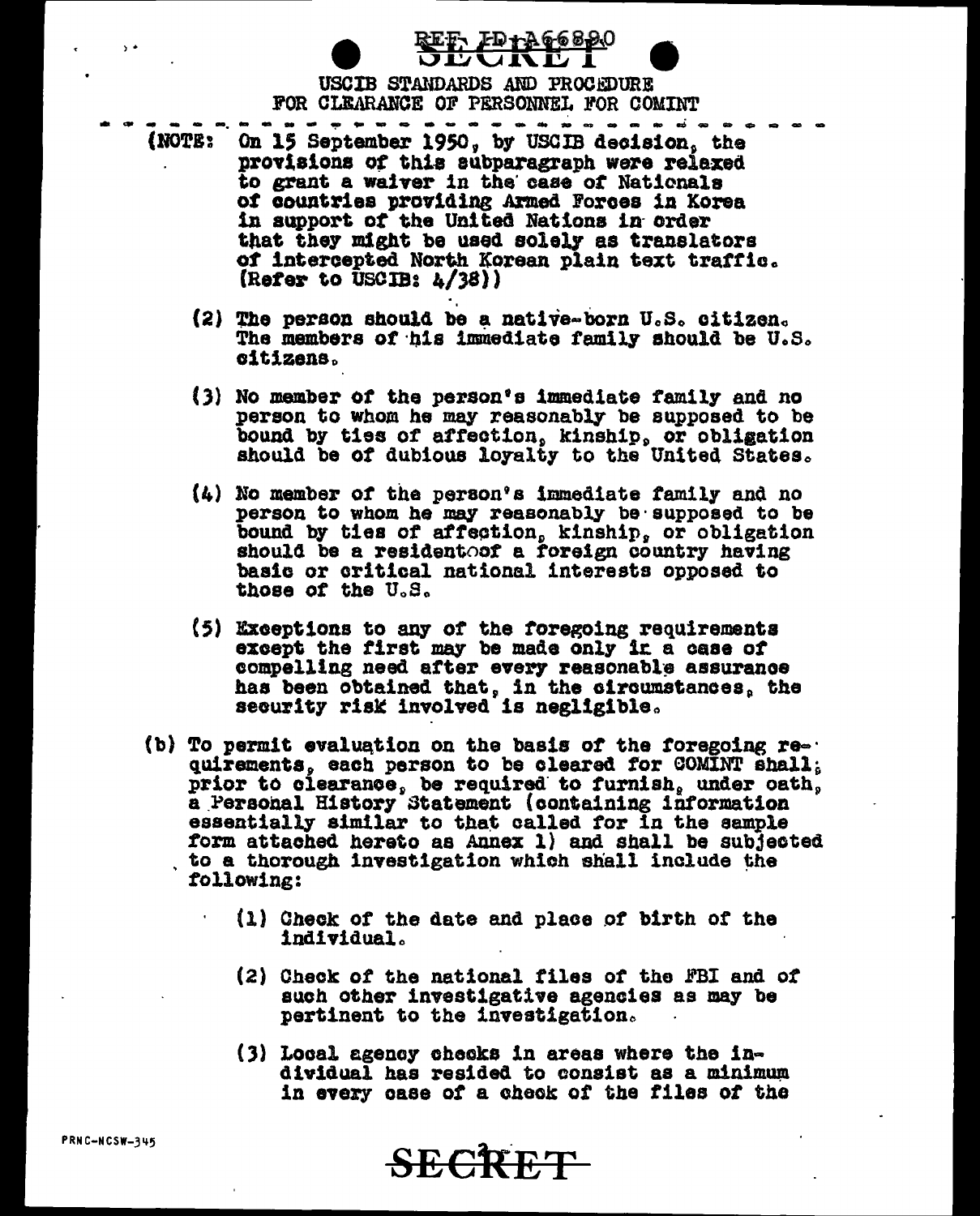REF AD A66890 **UIT** 

USCIB STANDARDS AND PROCEDURE FOR CLEARANCE OF PERSONNEL FOR COMINT

appropriate field office of the Federal Bureau of Investigation, local police, local credit agencies (in the case of individuals over twenty-two years of age), the headquarters of the appropriate major subordinate command of the Department of Defense (if necessary), and such other<br>agencies as may be pertinent.

- $(4)$  Check of records of the person's military service, if any.
- (5) Verification of entries concerning education and affiliations in the Personal History **Statement.**
- (6) Interviews with at least three character references, and at least mail checks with all<br>employers listed in the Personal History Statement.
- (7) Interviews with at least three additional character references found through the preceding steps in the investigation.
- (c) Officers of the Department of Defense and of the Foreign Service of the United States with more than 10 years' continuous active commissioned service need not be subjected to the complete formal investigation as outlined above in paragraph  $3(b)$ . Before the indoctrination of such an officer, however, all pertinent<br>records readily available in the Washington area will be scrutinized with a view to determining whether any questionable traits have been noted during his entire period of commissioned service.
- (d) In each case the responsibility for initiating and conducting the required investigation and for making the evaluation based on the foregoing standards for clearance rests with the authority which has determined the "need to know". However, where the Secretary of Defense or USCIB has determined the "need to know". this responsibility will be delegated by the Secretary of Defense or by USCIB in the specific instance to a member organization.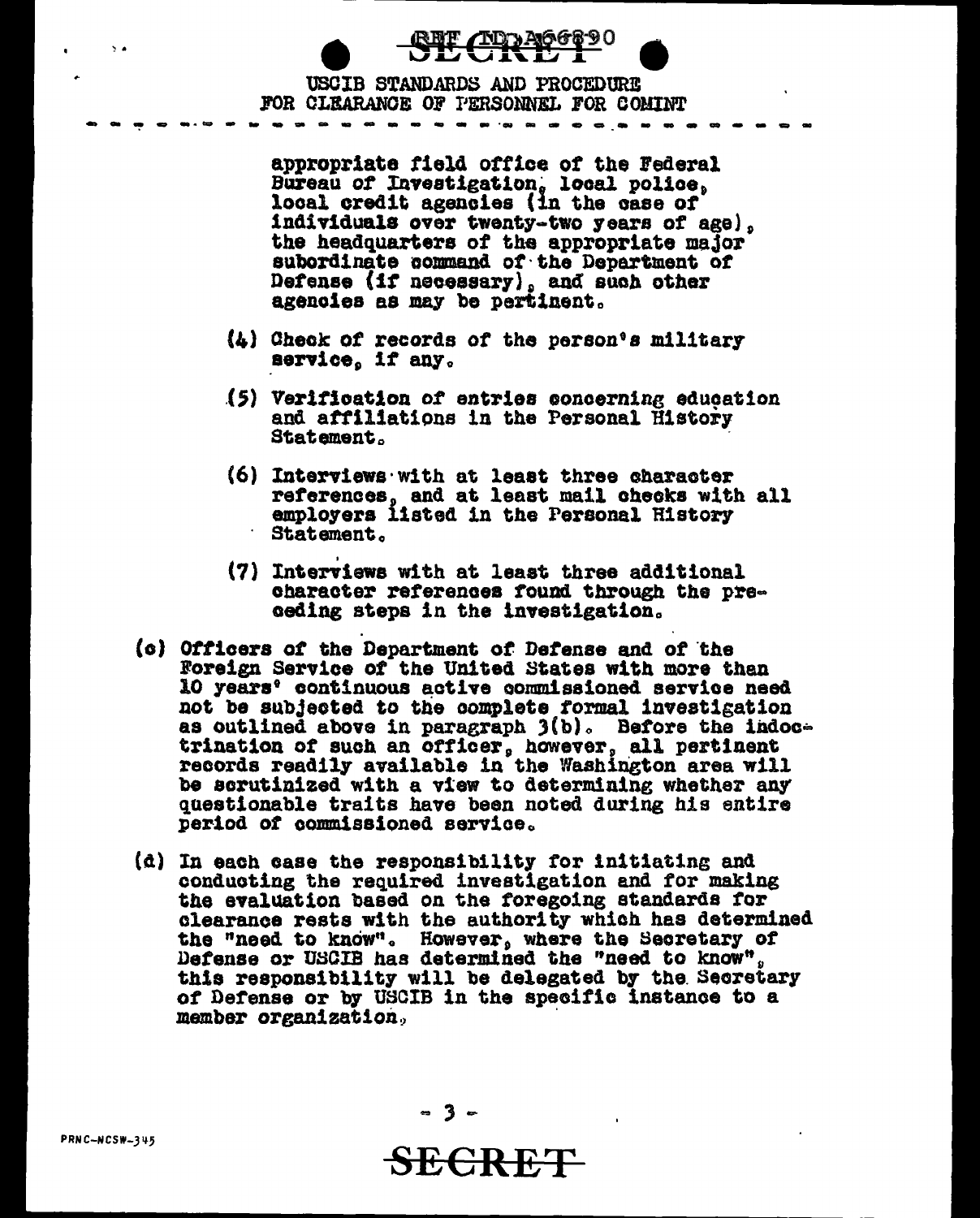

- (e) In emergency, or when there is other compelling need to clear a person for COMINT prior to completion of the full prescribed investigation, and the responsible authority has determined upon such advance clearance (paragraph 4(c), hereinafter), such investigative checks as are immediately possible shall be made at once, and the full investigation and final evaluation shall be completed at the earliest practicable moment.
- 4. Approval for indoctrination.
	- (a) The responsibility for approving the indoctrination of a person for COMINT rests with the authority which has determined his "need to know". Where determination of the "need to know" has involved coordination with other departments, similar coordination shall precede the decision to approve indoctrination.
	- (b) In a case where the responsibility for approving indoctrination rests with the Secretary of Defense or with USCIB, the organization which has been charged with making the required investigation and evaluation (paragraph  $3(\bar{d})$ , above) shall furnish to the approving authority the following:
		- (1) A certification that the person under consideration meets all USCIB clearance standards (or a statement to the contrary, with particulars).
		- (2) A statement of all derogatory and questionable information obtained through the investigation (or a statement that no such information has been found).
		- (3) Any other reports of the investigation and documents pertinent thereto which the Secretary of Defense or USCIB may require in the specific instance.

Where the Secretary of Defense is the approving authority. he will inform USCIB of his decision in each case.

(c) In emergency, or when there is other compelling need, in the national interest, to indoctrinate a person for COMINT prior to completion of the full prescribed investigation, the authority which has determined the "need to know" may approve such prior indoctrination.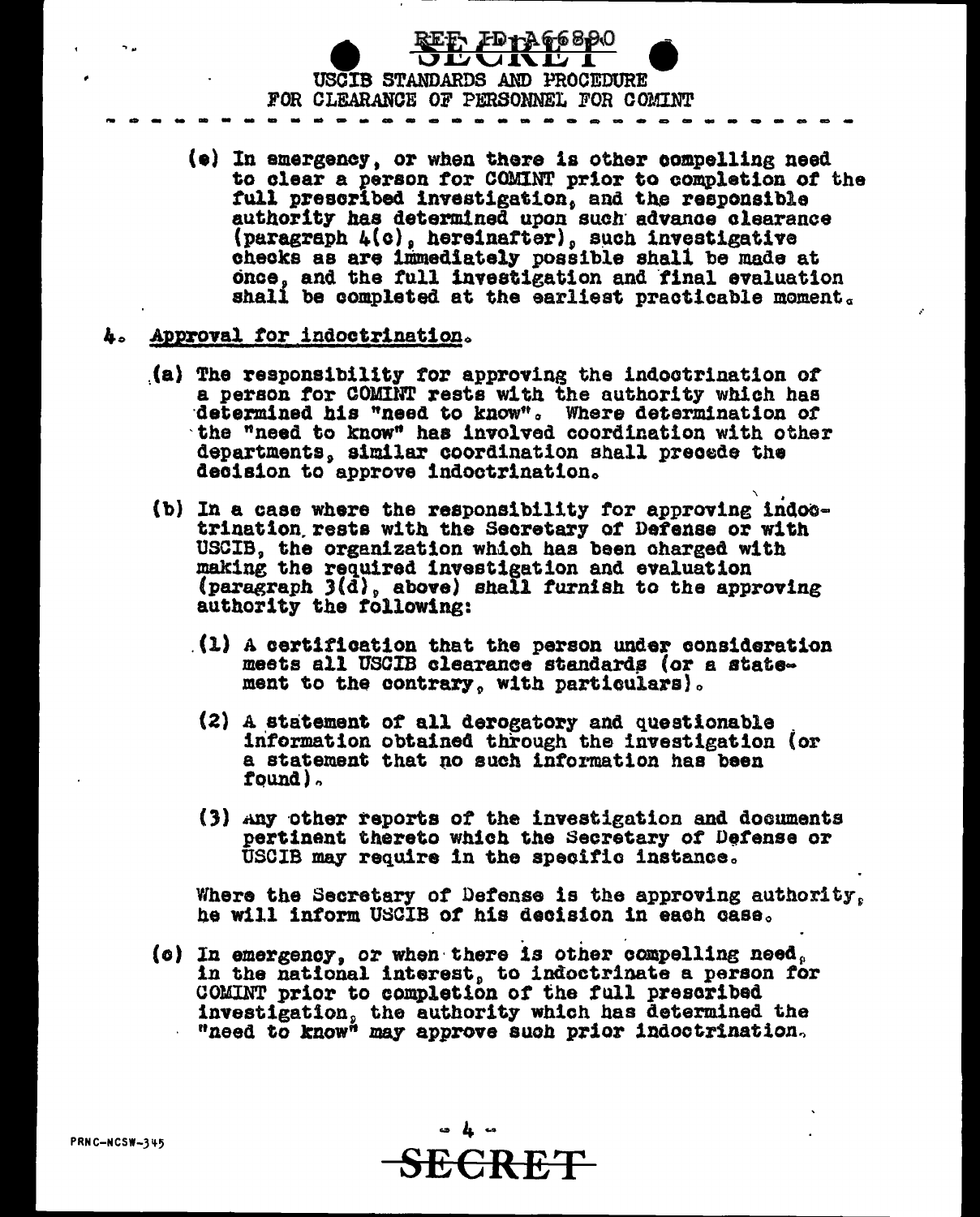# **ID: A66890**

USCIB STANDARDS AND PROCEDURE FOR CLEARANCE OF PERSONNEL FOR COMINT

#### 5. Indoctrination and debriefing.

 $\ddot{\phantom{0}}$ 

- (a) Indoctrination. Each person who is to be cleared for COMINT shall be thoroughly and carefull instructed in the doctrine and principles of COMINT protection, and in the regulations which govern the dissemination and safeguarding of COMINT, and shall be required to subscribe to an oath of secrecy. The oath to be administered upon the indoctrination of a person to receive COMINT final products shall be essentially similar to that of the sample form attached as Annex 2.
- (b) "Debriefing". When a person's "need to know" has csased to exist he shall be debarred from further knowledge and required to subscribe to a final oath of secrecy. The oath to be administered upon the "debriefing" of a former recipient of COMINT final products shall be essentially similar to that of the sample form attached as Annex 3.
- (c) The responsibility for indoctrinating and "debriefing" a person and for administering the oaths of secrecy rests with the authority which has determined his "need to know". Where the Secretary of Defense or USCIB has determined the "need to know", this responsibility may be delegated by the Secretary of Defense or by USCIB in the specific instance to a member organization.
- (d) Each USCIB member organization shall maintain current records of personnel indoctrinated by it for COMINT; pursuant to its own determination of "need to know". and shall keep USCIB informed of the total numbers of such personnel. The USCIB Secretariat will maintain a similar list of persons cleared for COMINT pursuant to determination of the "need to know" by the Secretary of Defense or by USCIB.

Applicability of these standards and procedure to personnel 6. of the COMINT operating agencies and other persons associated with these agencies in the technical phases of COMINT production and research. The standards and procedure herein prescribed apply fully to the personnel of the COMINT operating agencies and other persons associated with these agencies in the technical phases of COMINT production and research except as follows:

(a) The existence of the "need to know" of persons in these categories is inherent in the circumstances of their employment or intended employment. However, each person in these categories will have access to only such information as he needs for the proper performance of